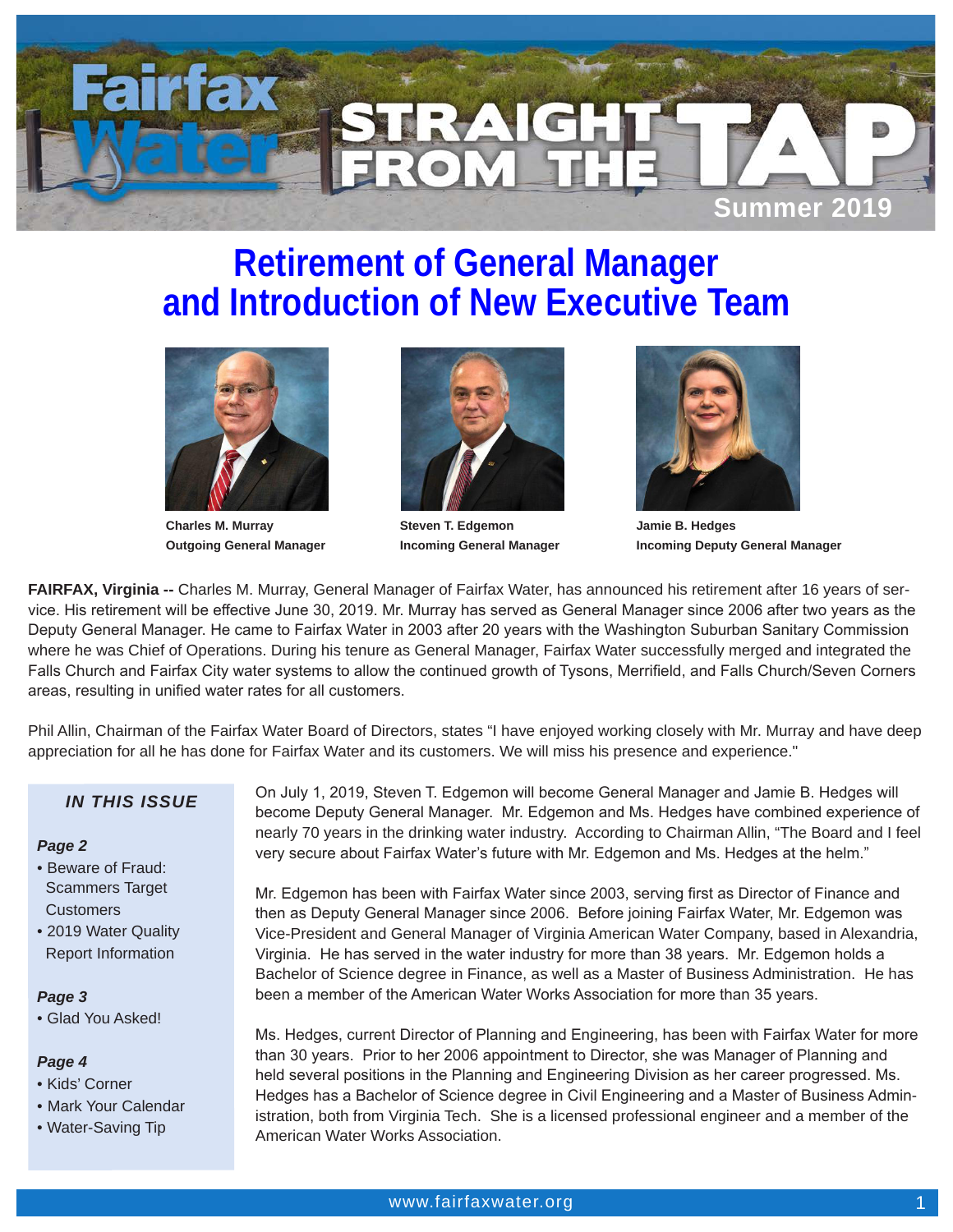# **Beware of Fraud: Scammers Target Customers**

*Here are some tips to spot scammers pretending to be our employees:*

If you receive a call offering discounts, requesting account information, or offering to pay your bill, it is a scam. Fairfax Water does not call to ask for your account information, nor do we offer discounts for service.

Fairfax Water employees have photo identification with them at all times when they are on the job. Our vehicles and field staff clothing bear our logo. During the summer months there may be Fairfax Water summer interns in your neighborhood who do not wear uniforms; however, each one will have a Fairfax Water photo identification badge displayed prominently.

If someone comes to your door and identifies themselves as a Fairfax Water employee, please ask for their identification or call 703-698-5800, TTY 711, to verify before letting them into your home.

Fairfax Water employees do not receive or accept any form of payment during service calls and do not collect waterservice fees door-to-door.

Most water meters can be found outside a customer's home which means Fairfax Water employees typically DO NOT require access to a customer's home to read a meter.

# **The 2019 Water Quality Report is coming soon!**

In June it will be time once again for our annual water quality report. This report provides important information about your water quality and Fairfax Water's services. Under federal law, we are required to provide this information to our customers every year before July 1, and we are proud to do so.

The report will be immediately available online but, in an effort to reduce costs, we will mail the report only to those customers who request a printed copy.

To request a copy, send an e-mail to waterqualityreport@fairfaxwater.org

or call 703-289-6285, TTY 711, and provide your name, mailing address, and phone number. A report will be mailed to you.

If you prefer to read the report online, it will be available on our website by June 25 at:

www.fairfaxwater.org/waterqualityreport

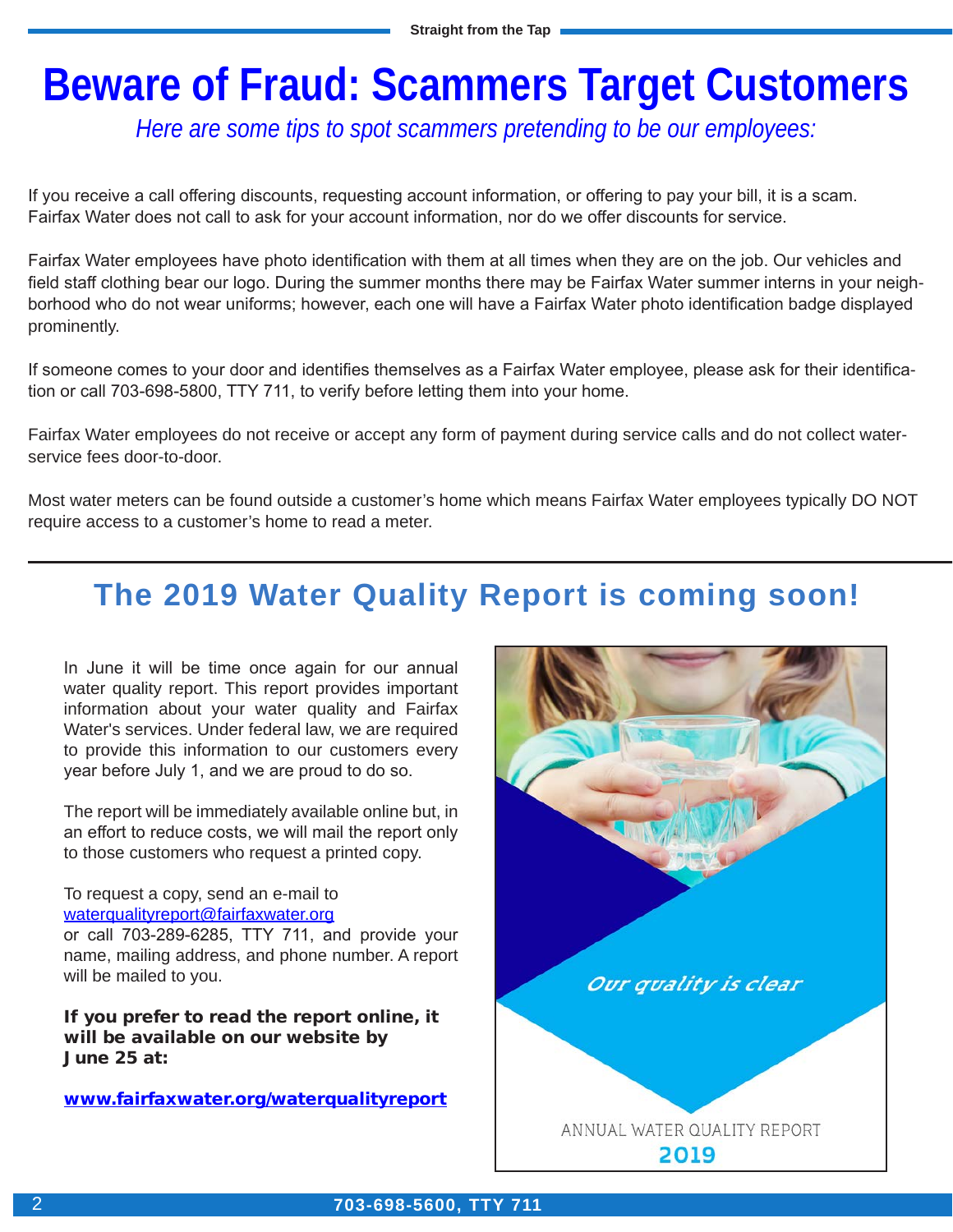# **Fairfax Water Flush Out Scammers!**

A scammer may threaten to cut off water service & ask for your banking info over the phone.

Stop & verify! Call 703-698-5800 to confirm or visit our website.

www.fairfaxwater.org/avoid-scams

**If you have questions about our service or employees, do not hesitate to call us at 703-698-5800, TTY 711.**



# **Glad You Asked!**

Q.

A.

**Is it safe to drink water from a garden hose?**

You should consider water from a hose to be unsafe to drink in most cases.

The materials from which the hose is made can actually encourage growth of microorganisms and bacteria, especially when the hose is left in the sun or otherwise subjected to heat.





If you have a question or concern, contact us at: pr@fairfaxwater.org or call 703-698-5600, TTY 711.